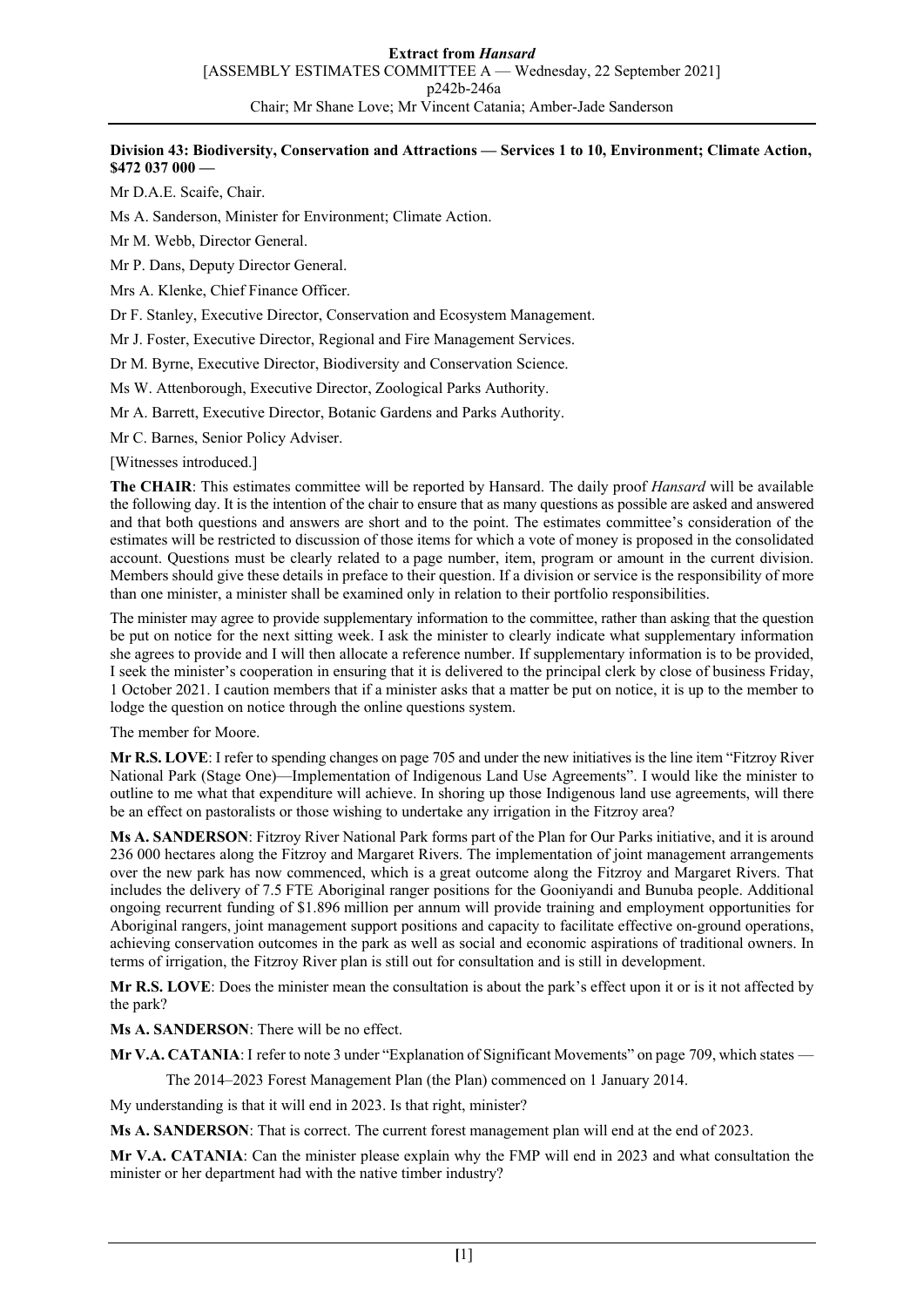**Ms A. SANDERSON**: As the member is aware, the FMP is a statutory instrument and is determined in 10-year terms. It was determined that it would end at the end of 2023 as per the plan. It was not a decision of government to end it at 2023; they are 10-year plans that are set in place. The last plan, which was put in place in 2014, will end in 2023. The next plan will end 10 years after that. They are 10-year plans. That has prompted the policy decision from the government. A critical component of the development of that plan is setting the policy direction for it and then the department can diligently go about the consultation around the development of the 10-year plan.

The government took a policy decision to end native logging in our south west forests to start the process of the next FMP. I met with people in the timber industry prior to that announcement, but, essentially, they are stakeholders of the Minister for Forestry and he has engaged extensively with that industry.

**Mr V.A. CATANIA**: The minister is saying that she or her department will undertake consultation about the next step for the FMP, which will last 10 years. Is the minister saying that there will still be logging of native forests under an FMP once struck after 2023?

**Ms A. SANDERSON**: No; I did not say that. I said that the current plan will end at 2023. The department will engage in consultation. It will be for around 12 months and be very thorough. The department will consult with industry, stakeholders, the broader community and traditional owners. I think a new and emerging aspect of the new FMP is the south west native title settlement and the engagement and ownership, if you like, of those native title groups or the aspirations they have around the forest and economic development. The policy decision is clear: there will be no commercial logging of native forests in the next forest management plan. The softwood estate is being expanded. The timber industry is being restructured to be on a more sustainable footing, with a softwood estate. Ecological management of the forests—thinning—will continue to support the forests in a drying climate. Overpopulation of replanted forests has made it very difficult for sufficient growth in some areas, so ecological thinning will occur. But there will not be native clearing, if you like, for commercial native logging purposes.

#### [9.40 pm]

**Mr V.A. CATANIA**: The next FMP will have thinning in it, but what will happen in terms of thinning? Will native trees that are part of thinning be sold commercially? Is that part of the consultation?

**Ms A. SANDERSON**: Yes, all those outcomes are yet to be determined—as to what it will yield and whether anything is even useful. If it is required to be done, we want there to be a use for it. There willstill be some requirement for firewood, for example, and artisan furniture makers will still require access to timber, but it certainly will not be commercial logging as we see it now.

**Mr V.A. CATANIA**: Can the minister explain native forests? We often hear about old-growth forests and how we do not log any old-growth forest in this state; is that correct, minister?

**Ms A. SANDERSON**: That is correct.

**Mr V.A. CATANIA**: Native timber in the timber industry under the current FMP is native timber, but is it regrowth timber that has been put there over time? I would like an explanation. We hear a lot about native forests. I have discussions with a lot of my friends about how native timber is harvested and replanted.

**Ms A. SANDERSON**: Chair, I will defer, but first I will say that the native forests in the south west consist of karri, wandoo and jarrah. Those three species together are unique. That unique biodiversity makes our south west forests internationally important. A young tree can be 60 years old. There are mixed coupes of karri. Two-tier karri has old growth and younger growth when it has been selectively logged. That does not meet the old-growth definition, if you like, which is strict and firm, but there are definitely old-growth trees there, and our aim is to protect those old-growth trees. Although under the strict definition we do not log old-growth forest, logging of individual old-growth trees occurs, and that is what we will bring to an end. I defer to the director general. It seems that I have covered it.

**Mr V.A. CATANIA**: To be clear, let us separate jarrah, marri and karri.

# **Ms A. SANDERSON**: Wandoo.

**Mr V.A. CATANIA**: Yes, and wandoo. I am trying to remember all these types of woods. When people think of native woods, they think of coupes of jarrah that have not been touched before. There is confusion when we talk about old-growth forests. I want clarification that jarrah in those coupes is regrowth; they have nothing to do with native or untouched vegetation, if that makes sense. Is jarrah untouched vegetation? People may believe that when people come in and clear these coupes, it is native vegetation that has never been touched before. I just want clarity on that.

**Ms A. SANDERSON**: No. The simple answer is that it has probably been felled before.

**Mr V.A. CATANIA**: That is the confusion out there when people hear about these policies. It is a policy about timber that has been logged before. I just wanted to make that point. Perhaps karri trees are a little different because they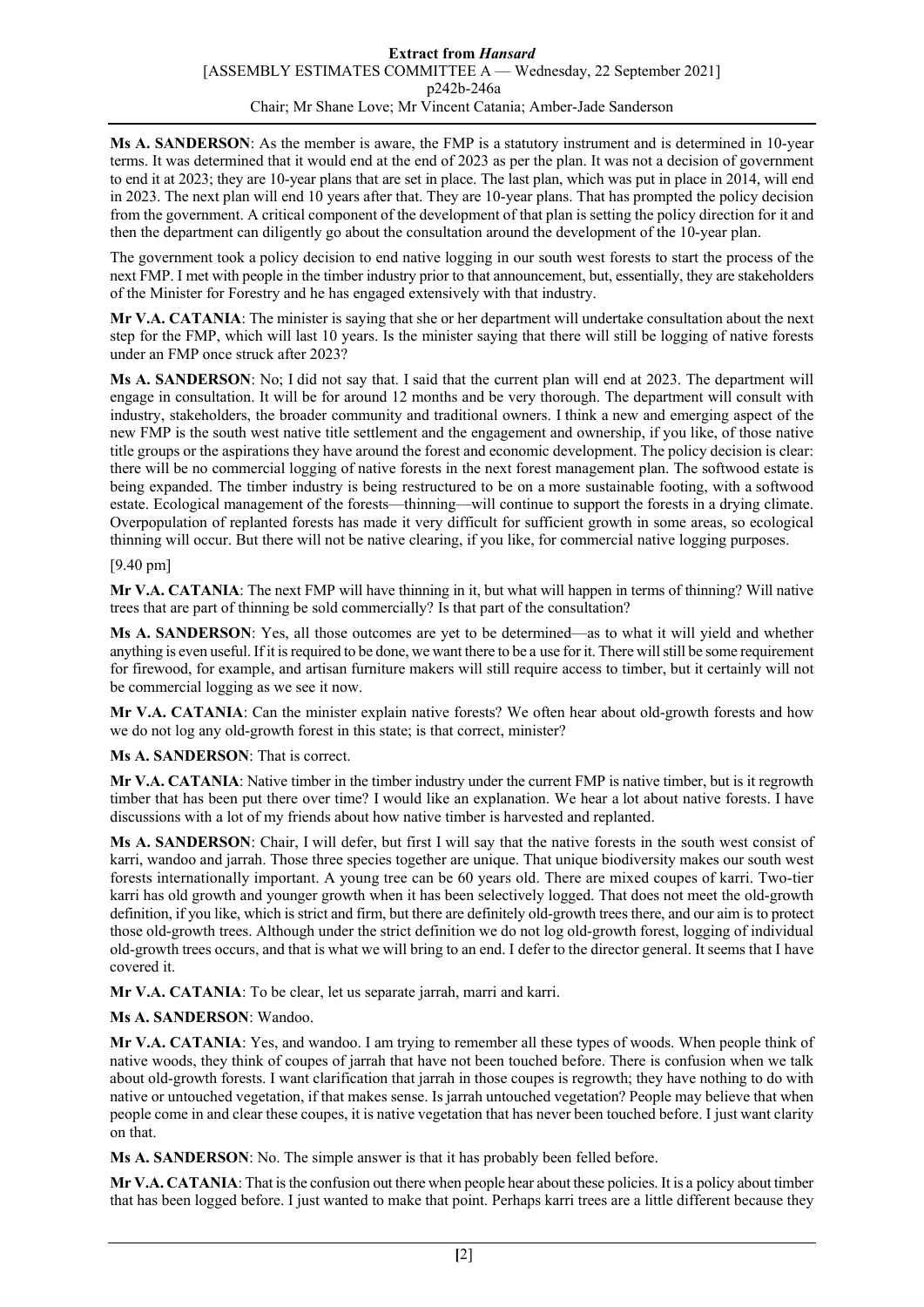take longer to grow, but the majority of them had been put there because they start to die—perhaps someone adjacent to the minister can confirm this—after 90 years. When you are out in those forests, you can hear them fall over and crack because they start to die after 90 years.

**Ms A. SANDERSON**: It is correct to say that the majority of jarrah could well have been used or felled before. But the timber industry in this state is 120 years old, if not older, so a number of trees that have been replanted are significantly old trees. They are habitat. They form an important part of our biodiversity. They support other commercial operations now. There is that argument, but it is not one that I accept, because whether a tree is 40 years old or 100 years old, it is important for its ecological and habitat values and as a carbon sink.

**Mr R.S. LOVE**: I understand that the member for North West Central was a parliamentary secretary to the minister responsible for the Forest Products Commission, so he has some idea of the issues. I have made representations in the past to government on behalf of people on private land who want to engage in forestry and who get caught up in native vegetation clearance laws. There seems to be a misunderstanding that all vegetation that is native is in its natural state even when it has been interfered with, cleared and too many stems grow on a hectare. There would need to be a lot fewer stems to rebalance a forest to the condition it was in 300 years ago. I have made that argument on behalf of private landholders who needed to engage in forestry. It might have been better at this point to direct the policy to end all native logging into a direction that would have wound down native logging over a period of time, to allow time to work through some of the issues and, as the minister said, to clear some areas and thin them out so the forest could be managed to get it back to equilibrium. Maybe that should be done by a forestry industry that still has some legs and while there are still some foresters and some way of using timber.

I wonder whether it is not time to take a breath and to make sure that we keep our skills base to undertake the management of the forest. I note that the implementation of this year's forest management plan includes a target of 141 persons, which is up from 126 full-time equivalents. The task of managing the forest will need people to be employed. Should we not keep a degree of communication and industry participation in the commerciality of the forest long enough to bring it back to the state that the government wants it to be in?

**Ms A. SANDERSON**: The forestry industry under this government will thrive and grow. A restructure is being undertaken. We are growing jobs in the forestry industry and we will not lose those skills. We are growing those skills by investing \$350 million in the softwood plantation. That will grow the industry. We are shifting the industry onto a more sustainable footing. I am very comfortable with our policy position. It is absolutely the right position for the state. It is the right position for the industry. It is going to be painful for a number of operators in the native timber industry, but there will be transition. Those skills will not be lost. The forests will require ecological thinning, and funding will be provided to ensure their ongoing management. We are very cognisant that we cannot say that it cannot be logged and then walk away.

# [9.50 pm]

**Mr V.A. CATANIA**: Bushfire management is one.

**Ms A. SANDERSON**: Bushfire management, pest control and thinning will all be worked through under the forest management plan. That is the time to take a breath, as the member put it. That is when we can take a breath and do the consultation. The government's job is to make decisions. We made a clear policy decision, and it is absolutely the right decision for the future of the state and for the forest industry. Doing anything else would be dishonest to that industry and the timber mills that have been trying to get out of that industry for years. The timber mills are suffering and struggling because the trees are not growing as they should and the mills cannot get the yield they need to meet their contracts.

**Mr V.A. CATANIA**: The softwood plantation strategy will cost \$350 million. I know about the issues with the softwood contracts and that the government cannot fill those contracts because of the impact of force majeure events and so forth. In addition, softwood plantations have clearly had an impact on water levels. It takes 25 years before a plantation can be harvested. Where will the softwood plantation be located? That was the issue when we were in government. We could not find anywhere to plant it. Given that the black cockatoo is an endangered species and the issues with the water supply around the Gnangara mound, the government is very limited in where softwood plantations can be grown. Does the government have a strategy for taking farmland or putting the softwood plantation in the middle of the city or somewhere up north? Has the government identified land that is suitable for a softwood plantation?

**The CHAIR**: If the minister wants to indulge the member, that is fine, but I have a question in my mind of whether the question is about the implementation of the softwood management investment, which is perhaps the purview of the Minister for Forestry. However, it is a matter for the minister whether she wants to respond.

**Ms A. SANDERSON**: It is a matter for the Forest Products Commission to determine where to purchase the land for the plantation, if required.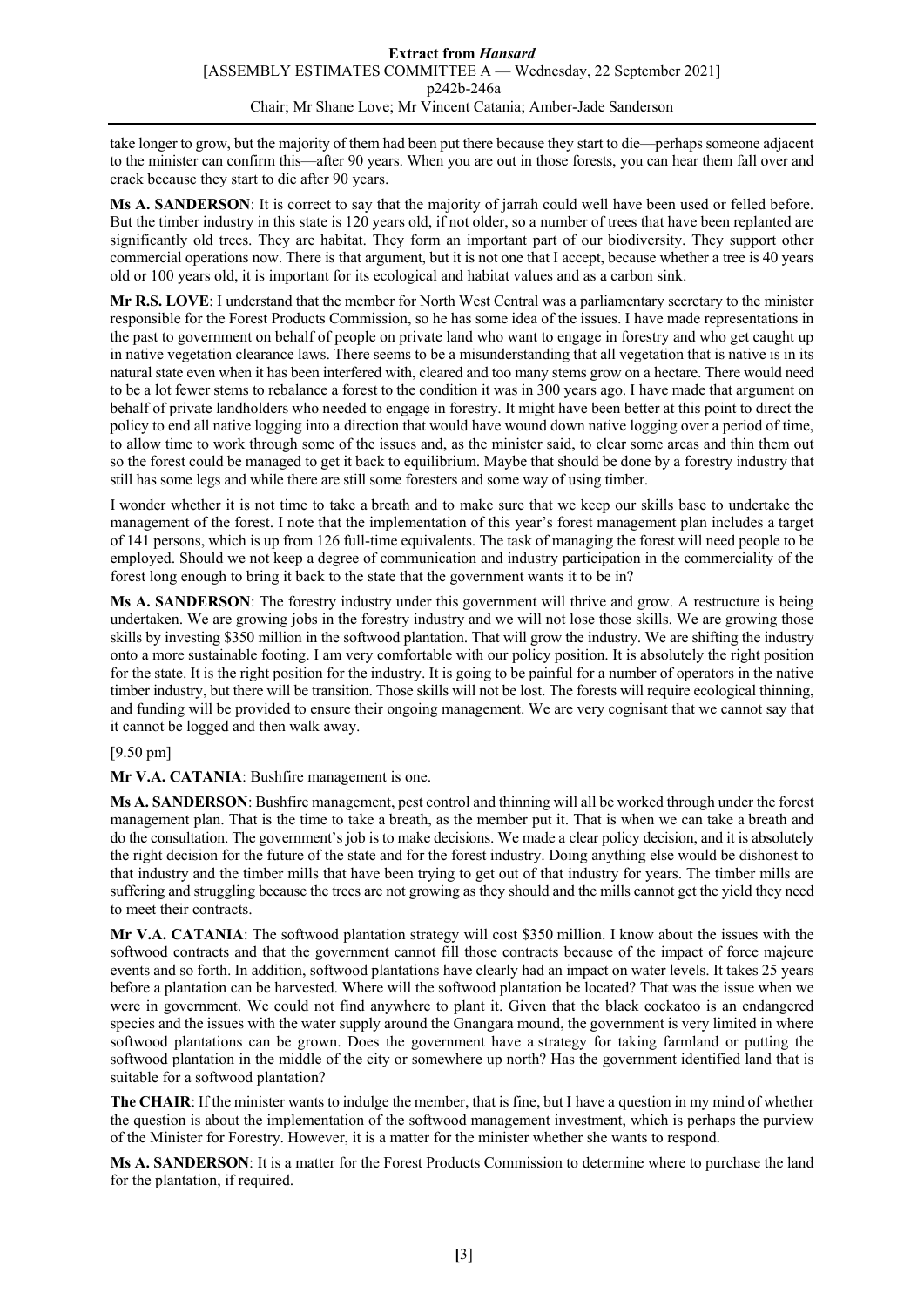**Mr V.A. CATANIA**: The reason that I ask that question of the Minister for Environment is that, ultimately, she is the minister who will approve where these softwood estates will go. Surely, in developing the strategy to change the direction of the timber industry and by announcing the \$350 million package, which the minister supports, the government has some idea of where the softwood will actually be planted.

**Ms A. SANDERSON**: The Forest Products Commission will work with the Department of Primary Industries and Regional Development, the Department of Biodiversity, Conservation and Attractions and private landholders to determine the best possible locations. The member is correct that the water requirements are challenging, but this could also add enormous value to agricultural land. The details about that need to be asked of the Minister for Forestry.

**Mr V.A. CATANIA**: Going back to when we were in government, we spoke to private landowners who potentially would take up a contract. I think the minister said that 11 000 hectares of land was potentially available in the private sector to plant the timber. That falls extremely short of trying to fulfil the existing contracts that are in place, let alone develop a growing industry. Surely, the government has some idea of the number of hectares that will be required. Will that \$350 million provide the community with 60 000 hectares, 100 000 hectares or 200 000 hectares for a softwood plantation? Surely, the government has a figure in mind of the number of hectares that are required. The Minister for Forestry would not have come up with this idea without consulting with the Minister for Environment.

**Ms A. SANDERSON**: That is a matter for the Forest Products Commission.

**Mr V.A. CATANIA**: How can the government promote a policy when it has no idea of the number of hectares that are needed to fulfil the contracts of the softwood industry and also grow the industry, as the minister has said, and convert the native industry to the softwood industry? Surely, the government has a figure in mind of the number of hectares that will be needed to diversify—if that is the right word—the industry and enhance the softwood plantation industry.

**Ms A. SANDERSON**: Those figures exist, but the member is asking the wrong minister.

**Mr R.S. LOVE**: I thought an announcement was made at the time of the number of hectares.

**Ms A. SANDERSON**: The figure was around 33 000 hectares at the time, but the member is asking very specific details about where the plantations will go.

**Mr R.S. LOVE**: As a final question on this, the implementation of the forest management plan has some cost implications for the budget that I think go beyond that which exist under the current plan. How did the government settle on the final figure in the forward estimates when it has no idea what the implementation of the new plan will cost? It would be a good thing to consider at the moment, because I would have thought there would be a cost to the change in the process.

**Ms A. SANDERSON**: The figure of \$4.2 million is in the budget to undertake the forest management plan. We will probably seek to bring some of that forward in the midyear review so that we can get cracking. That will then determine the cost in the forward estimates for what is required. There is an acknowledgement in cabinet that ongoing funding will be required to manage the forests.

**Mr R.S. LOVE**: I have a new question. Under the heading "Funded By" in the table on page 719 is the line item "Drawdowns from the Holding Account". That is an explanation of where certain funds are sourced. What is in the holding account? Does that account hold offsets from the clearing impost? What is the holding account?

**Ms A. SANDERSON**: I will defer to Amanda Klenke.

**Mrs A. Klenke**: The holding account is a common account that all government agencies have. Depreciation and the like go into that account and it can be drawn on. It is nothing to do with an offset account.

**Mr R.S. LOVE**: I happily thought that I had found the account where the magic pudding—the environmental offset program—was located. Where are the moneys from that program held?

**Ms A. SANDERSON**: Offsets in part V are managed through the Department of Water and Environmental Regulation.

**Mr R.S. LOVE**: Are they not held by the Department of Biodiversity, Conservation and Attractions?

#### **Ms A. SANDERSON**: No.

**Mr R.S. LOVE**: Does the Minister for Environment go to the Department of Water and Environmental Regulation when she has identified a parcel of land for the purposes of land acquisition for conservation? Is that the process? The minister said previously that DBCA negotiated the purchase of the land.

**Ms A. SANDERSON**: The member is referring to two separate things. There are offset accounts under part V, which is managed by DWER. When land is identified to be purchased, such as a former pastoral lease that is to be brought into the crown estate, that is done by DBCA, but that is not an offset account.

**Mr R.S. LOVE**: Where does the money come from? The land is bought for a reason.

**Ms A. SANDERSON**: In the interests of giving the correct answer, I will defer to Ms Klenke.